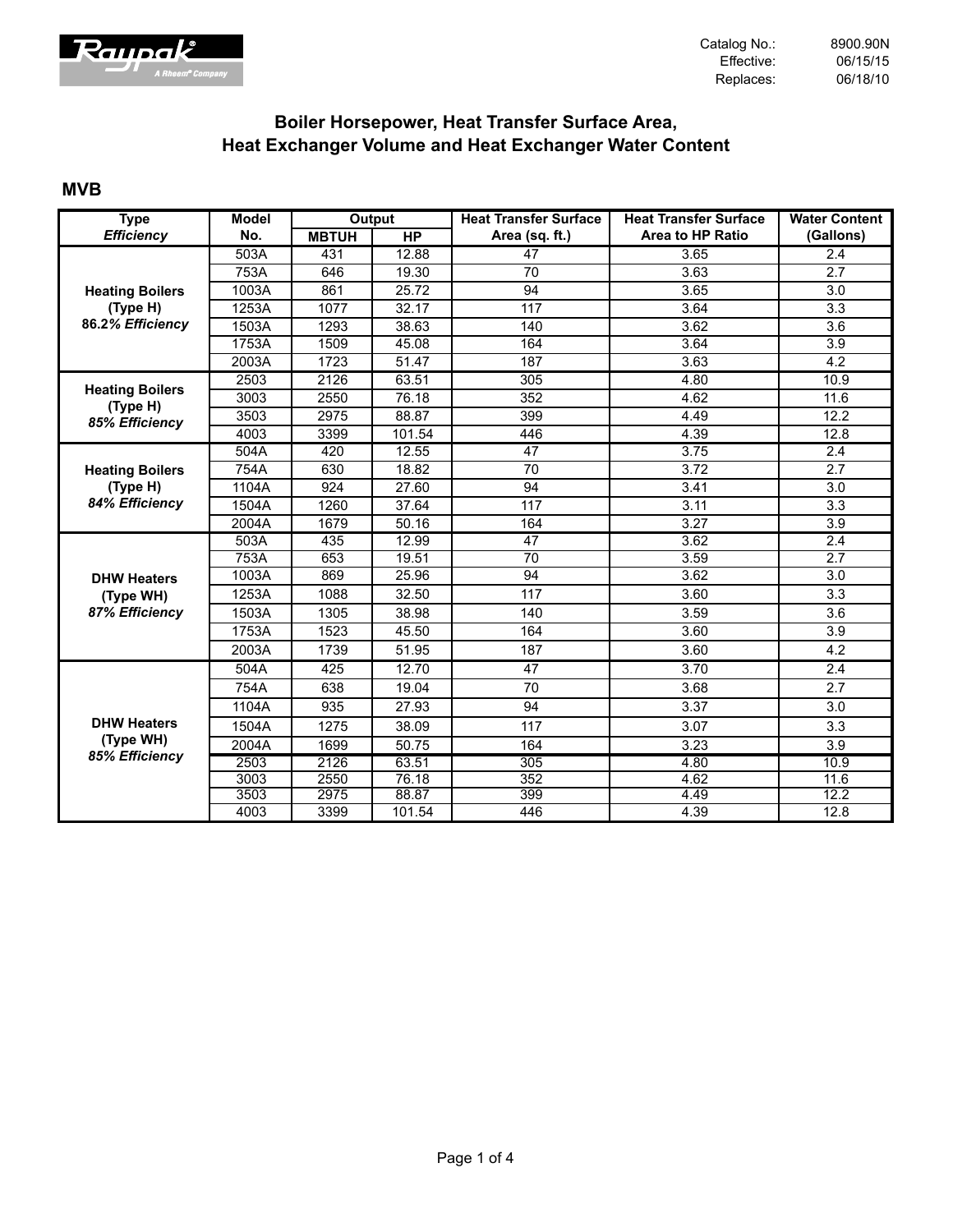### **RAYTHERM**

| <b>Type</b>                     | <b>Model</b> | Output       |           | <b>Heat Transfer Surface</b> | <b>Heat Transfer Surface</b> | <b>Water Content</b> |
|---------------------------------|--------------|--------------|-----------|------------------------------|------------------------------|----------------------|
| <b>Efficiency</b>               | No.          | <b>MBTUH</b> | <b>HP</b> | Area (sq. ft.)               | Area to HP Ratio             | (Gallons)            |
| <b>Heating Boilers</b>          | 181/182      | 148          | 4.42      | 16                           | 3.62                         | 0.5                  |
| (Type H) and DHW                | 260/261      | 216          | 6.45      | $\overline{22}$              | 3.41                         | 0.5                  |
| <b>Heaters (Type WH)</b>        | 330/331      | 274          | 8.18      | 26                           | 3.18                         | 0.6                  |
| 82% Efficiency                  | 400/401      | 327          | 9.77      | 31                           | 3.17                         | 0.7                  |
|                                 | 514          | 419          | 12.53     | 43                           | 3.43                         | 1.4                  |
|                                 | 624          | 514          | 15.35     | 51                           | 3.32                         | 1.4                  |
|                                 | 724          | 595          | 17.77     | 58                           | 3.26                         | 1.6                  |
|                                 | 824          | 677          | 20.21     | 66                           | 3.27                         | 1.8                  |
|                                 | 926          | 759          | 22.67     | 78                           | 3.44                         | 2.0                  |
|                                 | 962          | 789          | 23.56     | $\overline{78}$              | 3.31                         | 2.0                  |
|                                 | 1083         | 888          | 26.53     | 90                           | 3.39                         | 2.3                  |
| <b>Heating Boilers</b>          | 1125         | 922          | 27.54     | 90                           | 3.27                         | 2.3                  |
| (Type H),                       | 1178         | 966          | 28.86     | 98                           | 3.40                         | 2.4                  |
| <b>DHW Heaters</b><br>(Type WH) | 1223         | 1003         | 29.95     | 98                           | 3.27                         | 2.4                  |
| and Pool Heaters                | 1287         | 1055         | 31.52     | 107                          | 3.40                         | 2.5                  |
| (Type P)                        | 1336         | 1096         | 32.74     | 107                          | 3.27                         | 2.5                  |
| 82% Efficiency                  | 1414         | 1159         | 34.61     | 118                          | 3.41                         | 2.6                  |
|                                 | 1468         | 1203         | 35.94     | 118                          | 3.28                         | 2.6                  |
|                                 | 1571         | 1287         | 38.45     | 129                          | 3.36                         | 2.7                  |
|                                 | 1631         | 1337         | 39.93     | 129                          | 3.23                         | 2.7                  |
|                                 | 1758         | 1442         | 43.06     | 143                          | 3.32                         | 2.8                  |
|                                 | 1826         | 1497         | 44.72     | 143                          | 3.20                         | $\overline{2.8}$     |
|                                 | 2100         | 1722         | 51.44     | 176                          | 3.42                         | $\overline{3.8}$     |
|                                 | 2500         | 2049         | 61.21     | 208                          | 3.40                         | 4.2                  |
| H, WH and P                     | 3001         | 2460         | 73.49     | $\overline{247}$             | 3.36                         | $\overline{4.7}$     |
| 82% Combustion                  | 3500         | 2870         | 85.74     | 287                          | 3.35                         | 5.3                  |
| <b>Efficiency</b>               | 4001         | 3280         | 97.98     | 326                          | 3.33                         | 5.8                  |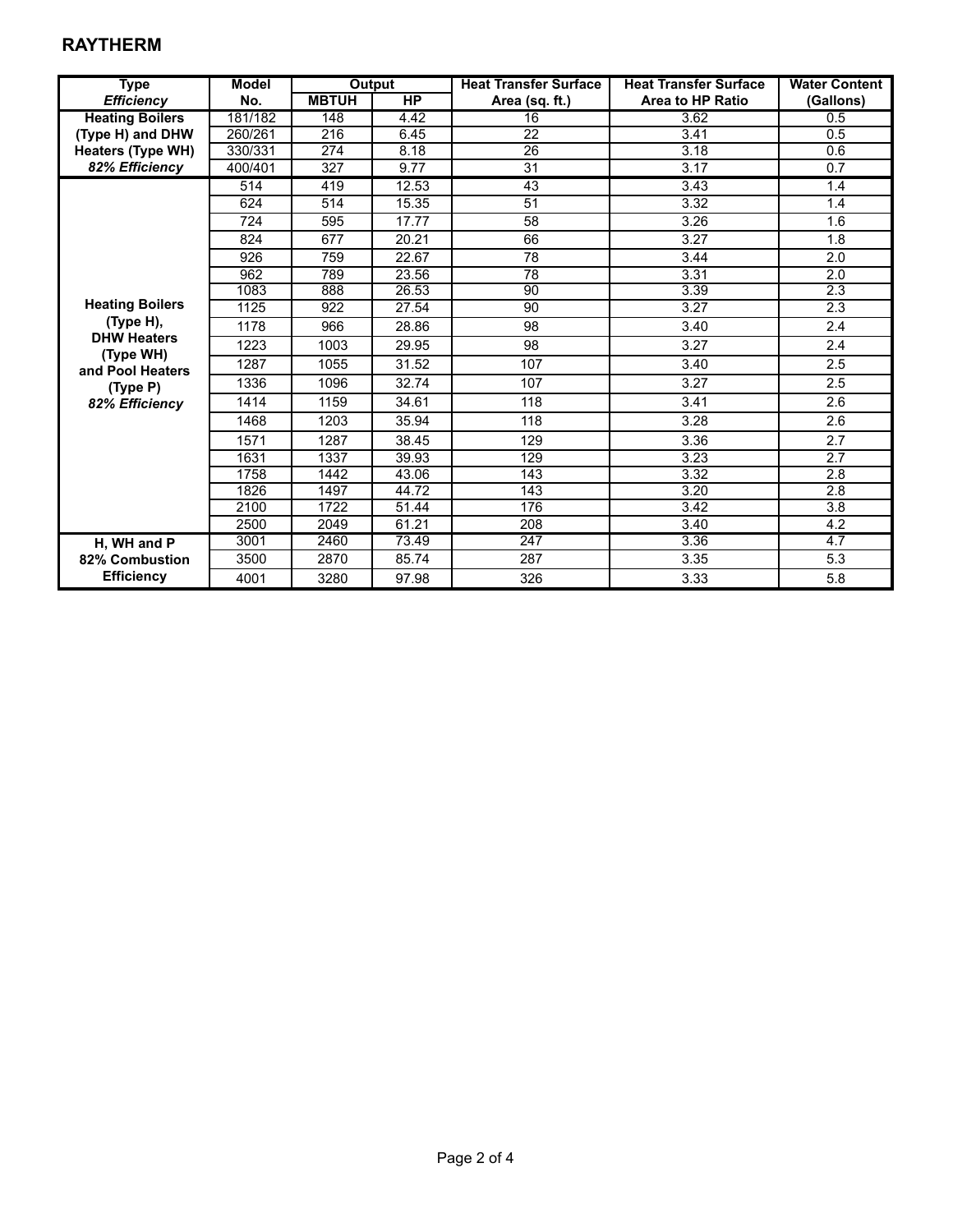# **HI DELTA**

| <b>Type</b>                  | <b>Model</b> | Output       |                    | <b>Heat Transfer Surface</b> | <b>Heat Transfer Surface</b> | <b>Water Content</b> |
|------------------------------|--------------|--------------|--------------------|------------------------------|------------------------------|----------------------|
| <b>Efficiency</b>            | No.          | <b>MBTUH</b> | <b>HP</b>          | Area (sq. ft.)               | <b>Area to HP Ratio</b>      | (Gallons)            |
|                              | HD101        | 84           | 2.51               | $\overline{13}$              | 5.18                         | 0.15                 |
|                              | <b>HD151</b> | 126          | 3.76               | $\overline{17}$              | 4.52                         | 0.19                 |
|                              | <b>HD201</b> | 167          | 4.99               | $\overline{22}$              | 4.41                         | 0.23                 |
|                              | <b>HD251</b> | 210          | 6.27               | $\overline{26}$              | 4.15                         | 0.27                 |
|                              | HD301        | 251          | 7.49               | 30                           | 4.01                         | 0.31                 |
|                              | HD401        | 335          | 10.00              | 39                           | 3.90                         | 0.39                 |
|                              | 302B         | 252          | 7.53               | 40                           | 5.31                         | 1.10                 |
| <b>Heating Boilers</b>       | 402B         | 335          | 10.01              | 51                           | 5.10                         | 1.30                 |
| (Type H)                     | 502B         | 420          | 12.55              | 62                           | 4.94                         | 1.40                 |
| <b>85% AFUE</b>              | 652B         | 546          | 16.31              | 79                           | 4.84                         | 1.60                 |
| (HD101-HD301)                | 752B         | 630          | 18.82              | 90                           | 4.78                         | 1.80                 |
| 84% Efficiency<br>(Standard) | 902B         | 756          | 22.58              | 106                          | 4.69                         | 2.00                 |
|                              | 992B         | 832          | 24.85              | 109                          | 4.39                         | 2.30                 |
|                              | 1262B        | 1058         | 31.61              | $\overline{135}$             | 4.27                         | 2.60                 |
|                              | 1532B        | 1285         | 38.39              | 162                          | 4.22                         | 3.00                 |
|                              | 1802B        | 1512         | 45.17              | 188                          | 4.16                         | 3.40                 |
|                              | 2002B        | 1679         | 50.16              | $\overline{215}$             | 4.29                         | 3.70                 |
|                              | 2072B        | 1739         | 51.95              | $\overline{215}$             | 4.14                         | 3.70                 |
|                              | 2342B        | 1966         | 58.73              | 242                          | 4.12                         | 4.10                 |
|                              | HD101        | 85           | 2.54               | $\overline{13}$              | 5.12                         | 0.15                 |
|                              | <b>HD151</b> | 128          | 3.82               | 17                           | 4.45                         | 0.19                 |
| <b>DHW Heaters</b>           | <b>HD201</b> | 170          | 5.08               | 22                           | 4.33                         | 0.23                 |
| (Type WH),                   | HD251        | 212          | 6.33               | 26                           | 4.11                         | 0.27                 |
| 85% Efficiency               | HD301        | 255          | 7.61               | 30                           | 3.94                         | 0.31                 |
|                              | HD401        | 340          | 10.15              | 39                           | 3.84                         | 0.39                 |
|                              | 302B         | 255          | 7.62               | 40                           | 5.25                         | 1.10                 |
|                              | 402B         | 339          | 10.13              | $\overline{51}$              | 5.04                         | 1.30                 |
|                              | 502B         | 425          | 12.70              | 62                           | 4.88                         | 1.40                 |
|                              | 652B         | 553          | 16.52              | 79                           | 4.78                         | 1.60                 |
| <b>DHW Heaters</b>           | 752B         | 638          | 19.06              | 90                           | 4.72                         | 1.80                 |
| (Type WH),                   | 902B         | 765          | 22.85              | 106                          | 4.64                         | 2.00                 |
| <b>Pool Heaters</b>          | 992B         | 842          | 25.15              | 109                          | 4.33                         | 2.30                 |
| (Type P)                     | 1262B        | 1071         | 31.99              | 135                          | 4.22                         | 2.60                 |
| 85% Efficiency               | 1532B        | 1301         | 38.86              | $\overline{162}$             | 4.17                         | 3.00                 |
|                              | 1802B        | 1530         | 45.71              | 188                          | 4.11                         | 3.40                 |
|                              | 2002B        | 1699         | $\overline{50.75}$ | 215                          | 4.24                         | 3.70                 |
|                              | 2072B        | 1760         | 52.58              | 215                          | 4.09                         | 3.70                 |
|                              | 2342B        | 1989         | 59.42              | $\sqrt{242}$                 | 4.07                         | 4.10                 |

#### **XTHERM**

| <b>Type</b>                                            | Model | Output       |        | <b>Primary* Heat Transfer</b> | <b>Heat Transfer Surface</b> | <b>Water Content</b> |
|--------------------------------------------------------|-------|--------------|--------|-------------------------------|------------------------------|----------------------|
| <b>Efficiency</b>                                      | No.   | <b>MBTUH</b> | HP     | Surface Area (sq. ft.)        | Area to HP Ratio             | (Gallons)            |
| <b>Heating Boilers</b>                                 | 1005A | 959          | 28.65  | 94                            | 3.28                         | 11.8                 |
| (Type H)                                               | 1505A | 1440         | 43.02  | 140                           | 3.25                         | 12.4                 |
| 96% Efficiency                                         | 2005A | 1919         | 57.33  | 187                           | 3.26                         | 15.6                 |
|                                                        | 2505  | 2378         | 71.04  | 305                           | 4.29                         | 25                   |
| <b>Heating Boilers</b><br>(Type H)                     | 3005  | 2853         | 85.23  | 352                           | 4.13                         | 26                   |
|                                                        | 3505  | 3329         | 99.45  | 399                           | 4.01                         | 26.9                 |
| 95.1% Efficiency                                       | 4005  | 3804         | 113.64 | 446                           | 3.92                         | 33.8                 |
| <b>DHW and Pool</b><br>(Type WH & P)<br>97% Efficiency | 1005A | 969          | 28.95  | 94                            | 3.25                         | 11.8                 |
|                                                        | 1505A | 1455         | 43.47  | 140                           | 3.22                         | 12.4                 |
|                                                        | 2005A | 1939         | 57.92  | 187                           | 3.23                         | 15.6                 |
| <b>DHW and Pool</b><br>(Type H)<br>95.1% Efficiency    | 2505  | 2378         | 71.04  | 305                           | 4.29                         | 25                   |
|                                                        | 3005  | 2853         | 85.23  | 352                           | 4.13                         | 26                   |
|                                                        | 3505  | 3329         | 99.45  | 399                           | 4.01                         | 26.9                 |
|                                                        | 4005  | 3804         | 113.64 | 446                           | 3.92                         | 33.8                 |

\* Secondary Heat Exchanger is a U-Stamped Pressure Vessel